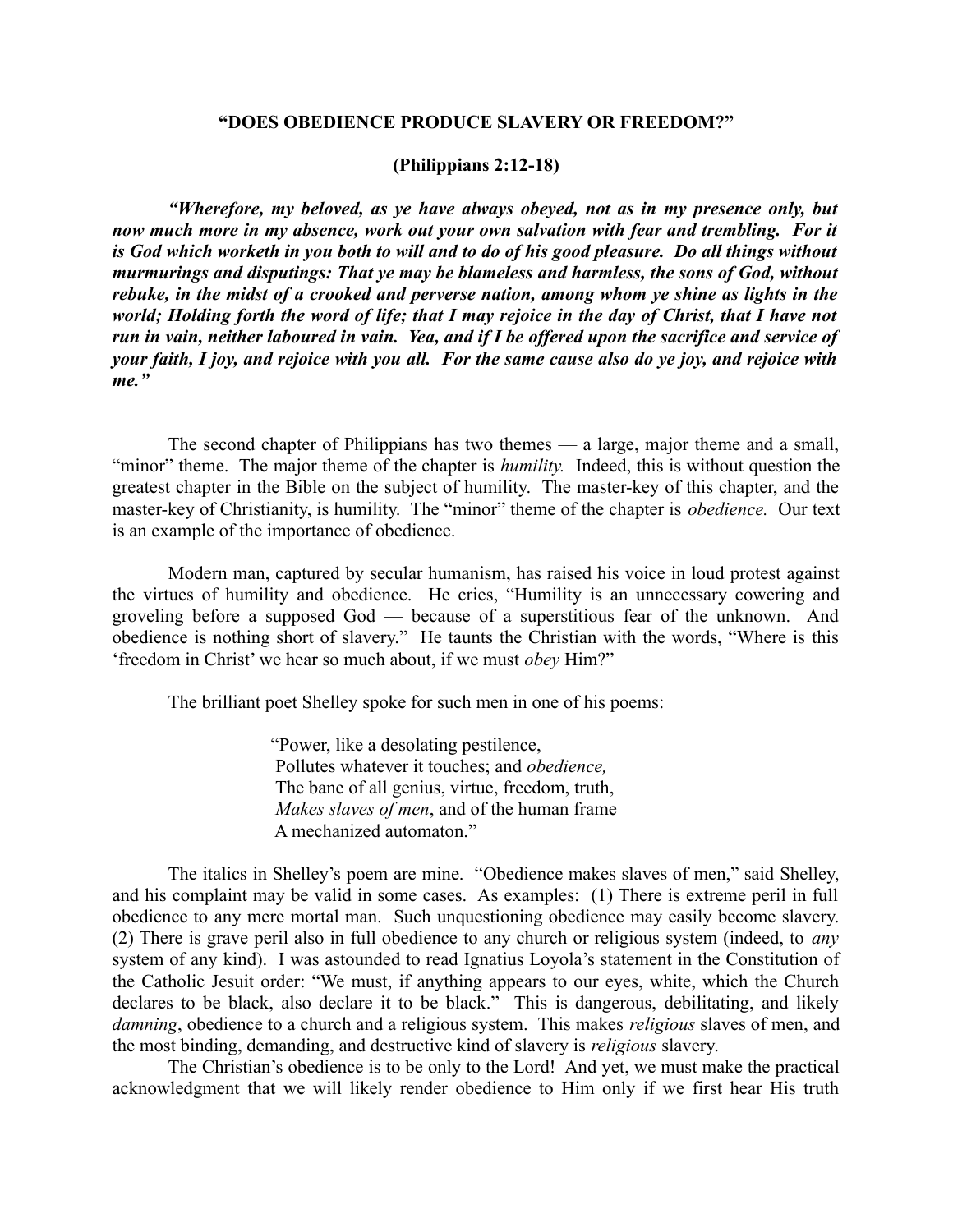through His church. When Christ's minister speaks to us the Word of the Lord, and we obey it, we are obeying Christ. So the Christian's powers of discrimination and discernment must be developed (Hebrews 5:14) so he can detect the difference between the Word of God and the mere words of men. Again, disciple-making is a paramount necessity for this development. Jesus said, "If any man will *do* His will, he shall *know* of the doctrine, whether it comes from God or some other source." If any Christian sincerely wants to hear the Word of God that he may earnestly obey it, he will hear it — with understanding.

No Christian dares to obey any man purely passively and unthinkingly, lest Shelley's charge becomes true and that Christian becomes "a mechanized automaton." *But the obedience to Jesus Christ rendered by a Spirit-filled Christian is not liable to this error*. *We can trust Jesus Christ as we can trust no mere mortal man*. For one thing, His guidance is perfect, and for another, He only seeks our highest good.

Having said all of that, it must also be stated that it is a badge of honor and *freedom* in the New Testament for a Christian to call himself "a bondslave of Jesus Christ." The early Christians applied this designation eagerly to themselves. The word is the opposite of "free" in I Corinthians 7:21. Now the paradox: The Christian is decidedly, decisively, deliberately, definitely *not free.* But conversely, the Christian is definitely and decisively *free!* No true and free Christian ever serves Christ against his own will. You will recall that a slave happy in his master's service could voluntarily be bound to that master for life (see Exodus 21:1-6). The Christian has freely yielded himself to the possession and control of Jesus as his Savior and Master. And when Paul (and other writers in the New Testament) uses this word for himself, it does not set him apart from the rest of the believers, but identifies him as one of them. All of them happily thought of themselves as slaves of Jesus Christ.

The truth is that *obedience to Christ is the fulfillment of man*. This is the revelation of Jesus and the Bible, and this was Paul's Gospel — and anyone who proves it in practice finds it to be wonderfully true. Paul gloried in being a slave of Jesus Christ because it gave him a freedom undreamed of before: *the freedom to fulfill his own true self.*

Take a violin in your hand. That violin is a poor instrument when it is used as a sledgehammer or a broom, because he who thus uses it obviously does not know *what it is for* and *how to use it*. Design and intention indicate purpose. In the hands of a master violinist, the violin "comes into its own," by its own *"obedience"* to its owner's loving and skillful employment. Man, too, is a poor instrument when owned and used by another man, or by a tyrannical system, or by himself (can you imagine a violin trying to play itself?). He "comes into his own" when He who designed him with intent and purpose and value takes him in His own hand. Man is "taken in hand" by the Master the day he is saved, and he plays out his role for the rest of his days in the manner prescribed in our text.

Our text also unwittingly confronts us with the age-old argument between those who hold two quite opposite views of salvation. One view could be called the *haughty man's* view of salvation (the vanity of salvation by *works*), and the other could be called the *humble man's* view of salvation (the victory of salvation by God's grace through faith in Jesus Christ). Some have tried to argue that this text supports the Pelagian view of salvation by self-effort, but a little careful examination of the text will show clearly that this is not the case.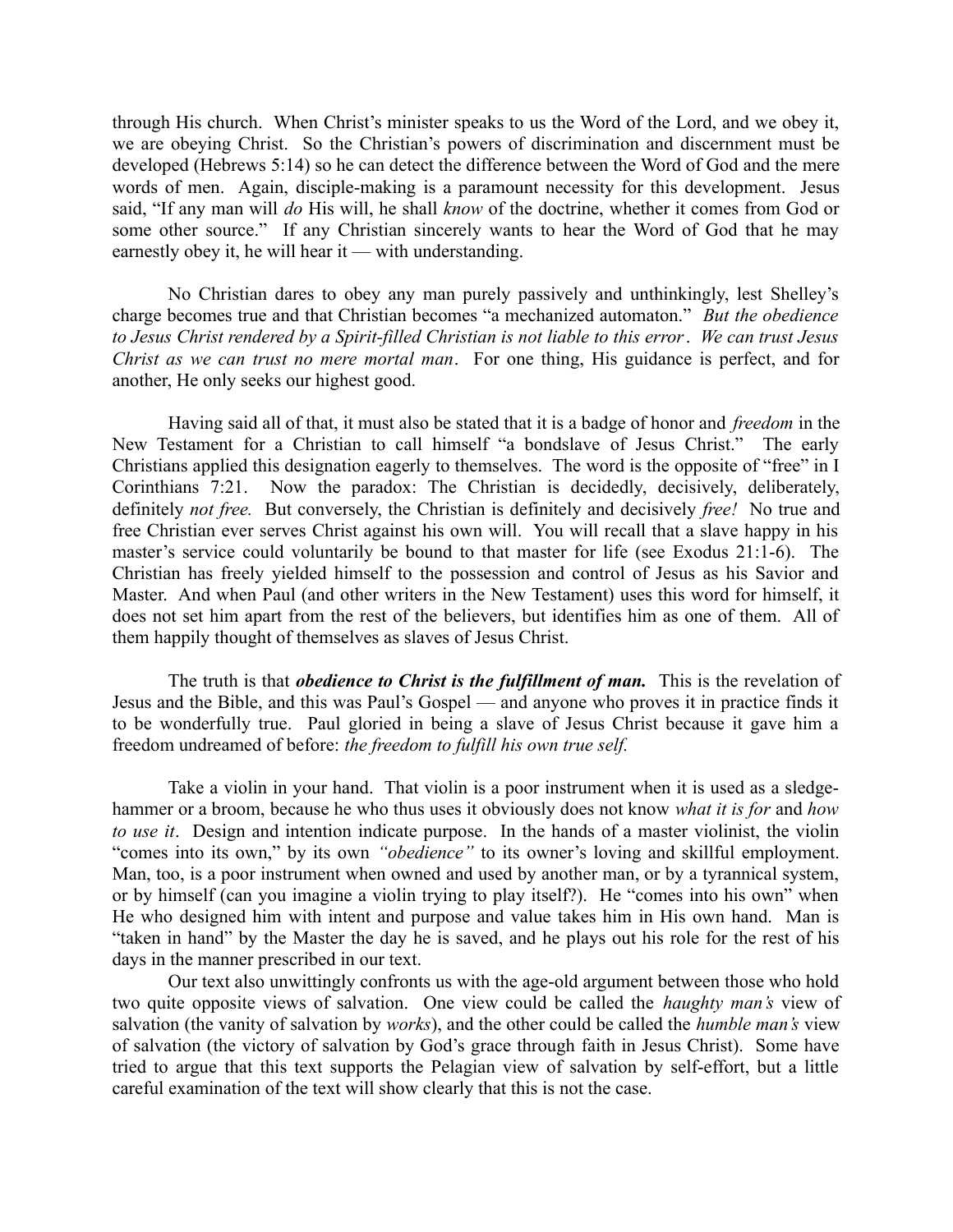Some people say, "I never accept anything that I haven't earned and deserved." This is sheer, utter, perfect (!) *nonsense*! Such a person certainly didn't earn the very gift of life itself. Furthermore, he does nothing to earn and deserve the air he breathes. And he is incapable of survival outside of the provision of God and the support of society. And he didn't cause, invent, earn or deserve any of these things! He is "a beggar at Heaven's gate" with regard to all worthwhile things, and "beggars cannot be choosers." Beggars have never been renowned for their earning power!

Note that the text does not say, "Work *for* your own salvation," but rather, "work *out* your own salvation."

Two other phrases deserve our attention before we actually explore the matter of Christian obedience. Paul reminds the Philippian believers that they had obeyed him while he was with them, and now he counsels them to obey (note that there is no object; he does not tell them whom or what to obey) "now much more in my absence." They had rendered "eyeservice" when Paul was there with them, but he encourages them to obey all the more since he has gone away from them. So Christians are to live "dependently *in*dependent lives." They are to become so dependent on the Lord that, if necessary, they can live independently of Christian leaders. And this raises the whole issue of "following the leader."

Many Christians were brought to Christ and have grown in Him under the leadership of a charismatic and dynamic Christian leader. In large measure, Paul was this type of leader. This type of leadership has both advantages and disadvantages, both delights and dangers. All Christians, both leaders and led, must be alert to the dangers and determine to live balanced lives here as in all matters of the Christian life.

Some of the dangers of charismatic, dynamic leadership in the community of believers are:

(1) The temptation of clerical tyranny (absolute and unquestioned control by pastoral leaders) or clerical autocracy (this is the leader's temptation; here the pastoral leadership assumes self-rule over the Body), or the temptation of clerical worship (this is the temptation which confronts those who are led by such a leader). Both temptations are subtle and potentially deadly, and must be answered by the humble obedience (of both leader and led) featured in our text.

(2) The temptation of the leader to be the Lord's proxy or substitute. To have a pastor whom one can simply obey without argument solves a lot of problems for simple souls. Such a leader usually presents only a sterling side of his character. He never manages to confess a real sin, and thus he is always admired as if he were a perfect leader. This stance misleads both the leader and the people who are led.

(3) The temptation of unquestioning submission among the followers. This kind of submission reached its extreme in Jonestown, the cult led by Jim Jones, and the Branch Davidian compound led by David Koresh in Waco, Texas. But these are only extreme examples of those who have allowed themselves to be Satan-duped into blind following of such leaders. Most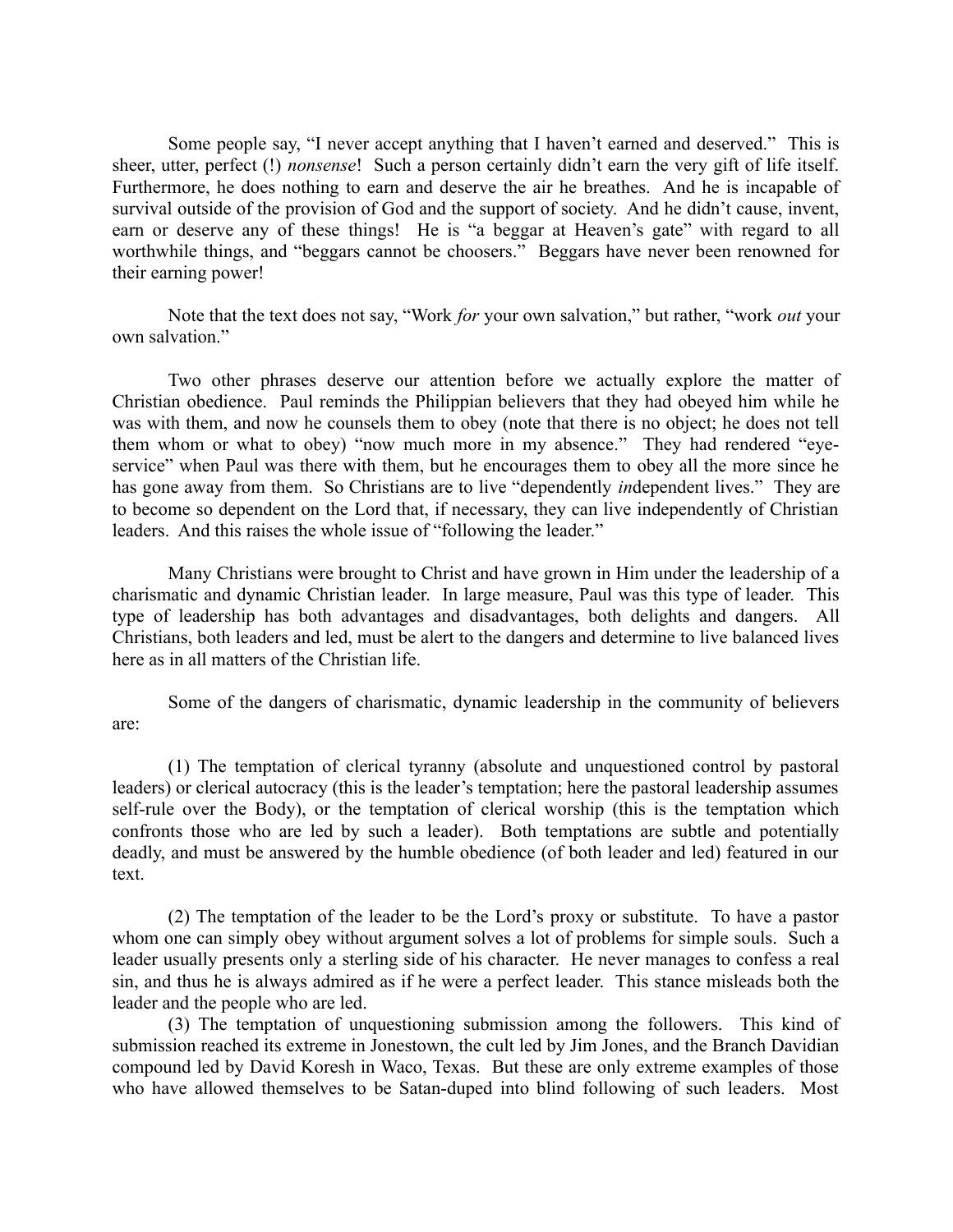unquestioning submission to dynamic leaders is much less drastic and detectable than in those cases, but it is still very dangerous.

Paul's counsel in verse 12 of our text will provide a sure guide for us with regard to "following the leader." We will see in this study what Paul's real object was. It was to make them obedient to the Lord rather than to himself. They had been leaning on him at Philippi, *perhaps (probably?) too much*, when he was with them. The right business of the Christian pastor is to lead his people into a complete dependence upon the Lord. Ideally, he should do this to such a degree that he works his way out of a job. I say "ideally," because sheep will never be fully independent of their shepherds! The right way of securing this is to be the kind of man Paul was — one who himself practiced total self-commitment and obedience to Christ. He often gave such counsel as this: "Follow me — *but only as I follow Christ."* Nevertheless, the temptations mentioned above are always subtly present to leaders and followers.

One further item will introduce the actual study of the text. The clear and consistent Biblical view of salvation is that it operates in three grammatical tenses — the past tense, the present tense, and the future tense. Past-tense salvation ("I *have been saved"*) is salvation *in possession* — once I have it, I have it forever. Present-tense salvation (*"I am being saved"*) is salvation *in process*. While past-tense salvation is perfect and invariable (there are no degrees of regeneration and justification), present-tense salvation has much fluctuation and variation in it. Future-tense salvation (*"I will yet be saved"*) is salvation *in prospect* — there is coming a day when I will be perfectly saved in a full, final, forever way. This will occur in the day of completed redemption that is referred to many times in the New Testament. The theological name of past-tense salvation is *justification*; the theological name of present-tense salvation is *sanctification*; and the theological name of future-tense salvation is *glorification. Justification* of the sinner (past-tense salvation) is gained in a *crisis* moment when the sinner is broken over his sins, repents of them, and trusts and receives Christ as his personal Lord and Savior. Justification is point action (it occurs at one moment of time). *Sanctification*, on the other hand, is gained through a continuing process. It is linear (ongoing) action, and the process must continue through every "now," every present moment of the believer's life. *Glorification* is also point action, beginning at a moment of time. It begins with the crisis of the believer's death, and its results continue in the Presence of God perfectly and forever.

It is important to remember as we study our text that this passage concerns *only* our *present- tense salvation.* It concerns only our sanctification. No part of this text concerns our salvation from the eternal penalty or eternal punishment of our sins (past-tense salvation). It concerns our responsibility for our own sanctification — while endowed by the Presence and power of God. Remembered that we have chosen to explore the matter of obedience from this text, we will now turn to the study itself.

## **I. THE DEMAND FOR OBEDIENCE**

First, we note the *demand for obedience* that is made in the text. Verse twelve says, "Wherefore, my beloved, as ye have always *obeyed*, not as in my presence only, but now much more in my absence, ..." The Greek word translated "obeyed" is based on a root word which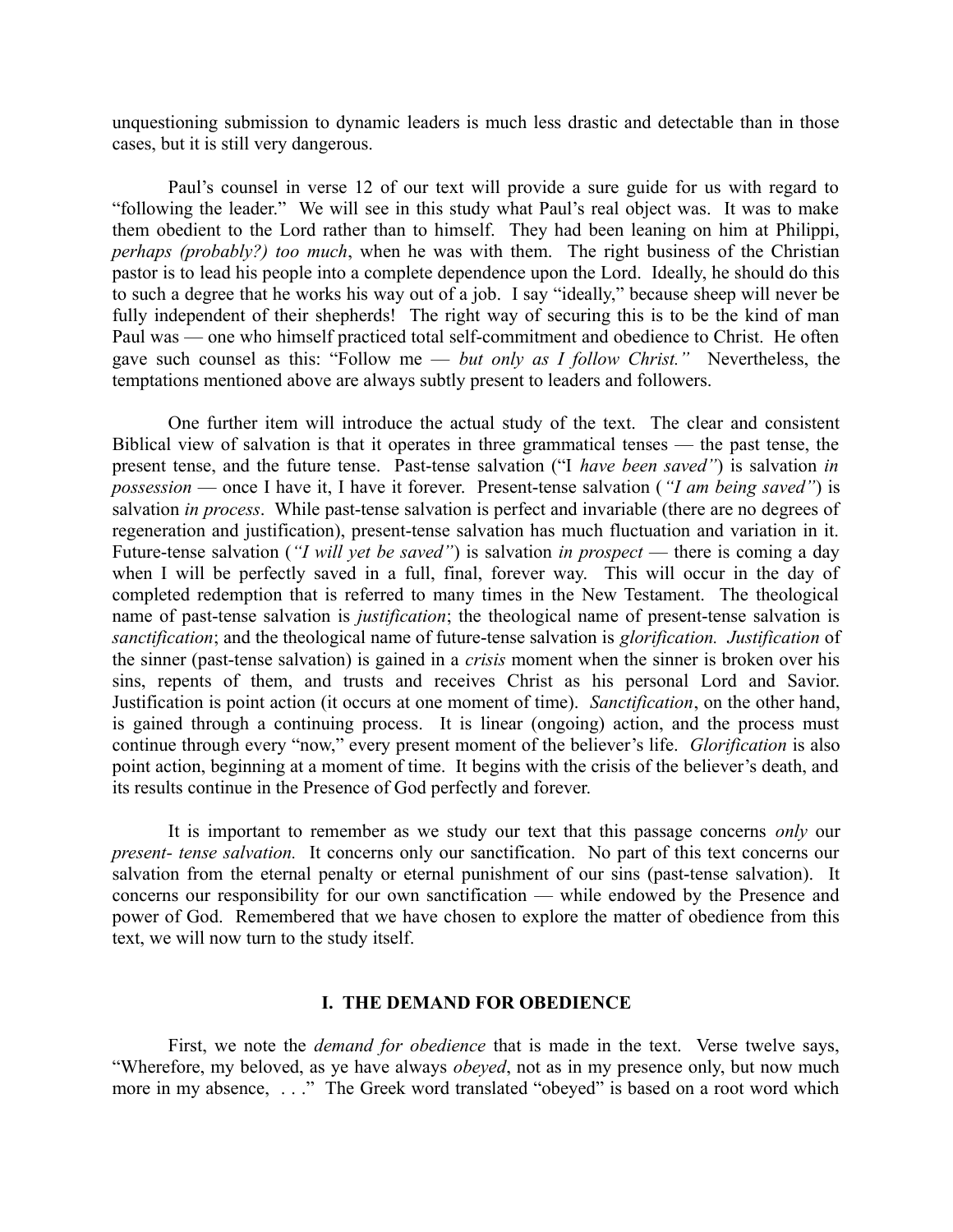means "to obey as a result of listening." We have already examined some matters about Christian leaders, and we will later be told in this text the importance of "the word of life." These two — Christian leaders and the Word of life — are to function together. The Christian leader's primary ministry is to "hold forth the Word of life." If God has called him to do this (pity him and his followers if He has not!), He has also called people to hear what he says. And they are to hear with a certain predisposition. They are to "hear underneath the truth" (the exact meaning of the Greek word translated "obedience"), not merely listening, and not merely appraising, but listening in full submission to Jesus as Lord as He reveals His truth. This is the word for "obedience" in the New Testament. And this is the obedience that is commanded in our text.

We see here the *responsibility* for this obedience. It is stated in these crucial words, "Work out your own salvation." This is the commanded responsibility of every Christian. There are no exemptions, exceptions, or exclusions — *every Christian.* Every Christian is responsible to work out his own salvation. But what does it mean to "work out your own salvation"?

The words presuppose the possession of salvation (that past-tense salvation has already occurred). The verb, "work out," is a present middle imperative verb. The present tense means that this is a present responsibility — each believer is to be doing this at every moment. The middle voice means that, as the believer fulfills his responsibility, the results (the *benefits)* come back to him (!). And the imperative mood means that this a command of God, a command that has equal force to any one of the Ten Commandments, or of any other command of God.

The term translated "work out" is based on the Greek word that gives us our English word "energy." This tells us that the command here insists on highly energetic action on the part of the Christian. Do we see such action generally among Christians today? No? Then we can only conclude that most dull, sluggish, inactive Christians are *radically disobedient.* 

Now, let's explore the meaning of the words, "Work out your own salvation." I am from the state of Arkansas. Arkansas has a small town in it that bears the name, "Bauxite." That's right, Bauxite, Arkansas. You can guess its background. Years ago, it was discovered that the terrain there was rich in bauxite ore. By whatever process or crisis, God had previously worked that bauxite into the earth there. When man discovered it, he moved in and began a process of development to exploit the riches God had earlier worked into the earth. Man began to "work out" what God had already "worked in." We will look further at God's in-working later, but at the moment, we are looking at our responsibility to work out something God has already worked into us. British commentator Guy King said it beautifully: "I am to *mine* what is *already mine*." Salvation comes only by a crisis miracle of God's in-working, but once we have it, we are mutually responsible with Him to work out that which He has worked in. So present-tense salvation (sanctification) is a "co-op" between God and His child.

This can be seen Biblically in the great salvation/sanctification text of Ephesians 2:8-10. "By grace are ye saved through faith." Salvation is all of grace, but it implicates man's response of faith. "And that not of yourselves." Nothing that arises out of you can contribute to your salvation. "It is the gift of God." It has been fully provided by God Himself, free of your effort and merit. "Not of works." Your performance cannot contribute to your salvation. "Lest any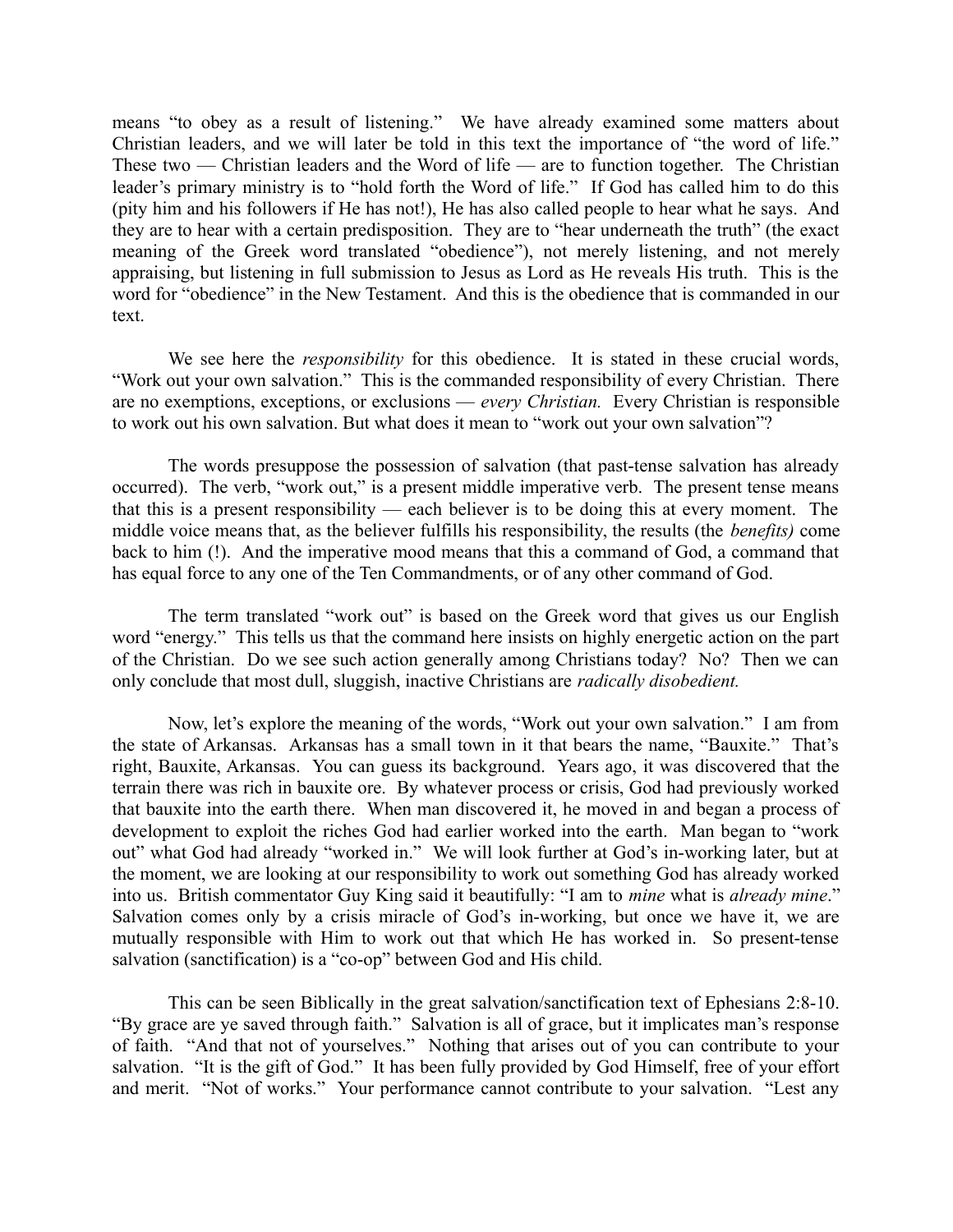man should boast." If one sinner could contribute one one-hundredth of one percent of the necessary work to gain personal salvation, *heaven would never hear the last of it! He would boast all over heaven forever!* But your salvation is so arranged as to totally exclude human boasting.

Paul summarizes verses eight and nine at the beginning of verse ten in the words, "For ye are God's workmanship." Then he adds the Christian's responsibility when he states, "We are God's workmanship, created in Christ Jesus *unto good works, which He has previously ordained that we should walk in them."* 

Remember the past, present, and future tenses of our salvation. God *has* worked, God *will* work, and God *is* working *now* — and it is on the basis of His present work in us that we are to "work out our own salvation." Here is a garden. God has already worked in all the vital elements of earth and sun and rain, but a gardener must now "work it out" by breaking up the soil and planting and cultivating the flowers. There was a time when every garden was a mere opportunity or a mere possibility. The fertility of the field and the availability of the elements were gifts of God, but those gifts were improved, or "worked out," by a gardener's labor.

Here is an illustration much closer to my own heart. A noble book is a gift. It is the distilling of much wisdom gained from varying experiences of life. But before we can make it ours we must expend time, mental intensity, and persistent effort in order to "work it out." Indeed, we must "sell" all other books, for, as John Ruskin said, "If I read this book I cannot read that book." Christian, apply these illustrations to our text and you will see Paul's meaning.

There are several actions prescribed in our text which help to explain what it means to work out our salvation. The verbs are "obey" (verse 12), "shine" (verse 15), "holding forth" (verse 15), "run" (verse 16) and "labor" (verse 16). This is not intended to be an exhaustive list for "working out your own salvation" but we may take the liberty to regard it as a suggestive list. So the Christian vocation of "working out our own salvation" could involve such practical activities as *obeying Christ*, *shining the Gospel light into a dark world*, *holding forth the Word of life, running the Christian race,* and *laboring in Christ's service.* Most of these terms call for urgent, consistent, energetic action. If there is no such urgent involvement in your life, and you know that you are a Christian, your are radically disobedient. The responsibilities are to "work it out," verse 12 (this refers to your salvation); "shine it out," verse 15 (this refers to your influence), and "hold it out," verse 16 (this refers to your witness). "Work it out" is primarily a matter of *character*; "shine it out" involves both character *and conduct*, and "hold it out" (the Word of truth) involves character, conduct *and communication.*

To summarize: Our salvation comes solely from God; it is God's gift to us and God's accomplishment in us. However, our *working it out* is our acceptance of the gift and our relentless and unremitting effort to co-operate with God's grace by giving over our wills and our actions to God as He works in us. And the word that is used here, *katergazesthe* (try to pronounce that!), means to "work on to the very finish." So this is the one life's vocation that should command the attention and effort of every Christian all day long every day. This is the believer's *responsibility*.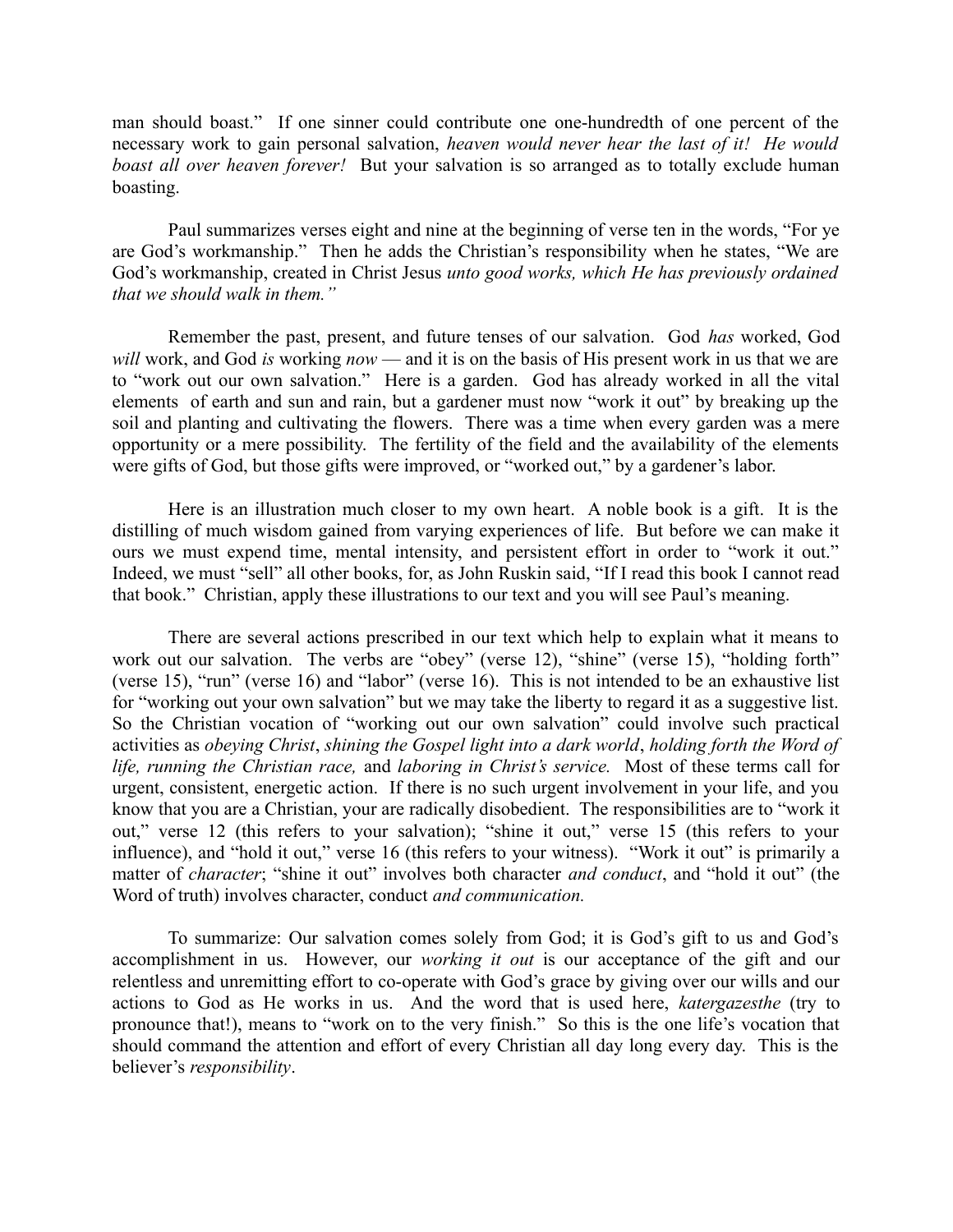Then note the *requirement* that is specified for the fulfilment of this responsibility. "Work out your own salvation *in fear and trembling."* At first glance, it would seem that these words enforce the secular humanist's charge of "slavery" and "slavish fear" when he evaluates the Christian duty of obedience. But first impressions are often wrong, and this is no exception. One translation renders this phrase, "with reverence and healthy respect." J. B. Philips translates it, "with a proper sense of awe and responsibility." Alan Richardson translates it, "seriously and reverently." Marvin Vincent says, "Not with slavish terror, but wholesome, serious caution." All of these are reasonable translations of the basic words.

Why does Paul put this qualifying clause with the responsibility to work out our salvation? He is fully aware of the tendency of the Christian to become casual, glib, and irreverent about the great salvation God has produced in him. The words, "How shall we escape, if we neglect so great salvation?" were not written to lost people, but to Christians! In fact, we are commanded in our text to "work out our own salvation" precisely because it is so easy to have it and *neglect it.* Salvation may be free, but it is not cheap! A wise Christian will not permit himself to slide into careless and disobedient living, serving and obeying his own preferences, tastes and desires more than he serves and obeys Christ. History has shown again and again that it is disastrous to be part of a Christian experience that lacks solemnity in the Presence of God and commitment in the service of Christ.

The "fear and trembling" of verse twelve are not anxiety and doubt about God, but *about our own selves.* When we realize how easily we can block and frustrate God's work in us by stubbornly resisting the working of His grace we must fear and tremble for the possible consequences. Our "fear and trembling" concern our awesome responsibility.

Basil, the great bishop of Cappadocia in the fourth century, wrote candidly to a friend, "I hesitate to write what I myself do in this solitude, night and day, seeing that, although I have left the distractions of the city, which are to me the occasion of innumerable evils, *I have not yet succeeded in forsaking myself."* The grim fight was still on for him (as for you and me), the titanic struggle to transfer his trust from self to God. Thus, the "fear and trembling" of our text — the acknowledgment of a wholesome distrust of self which will free us to trust God.

Then note the *reasons* for this obedience. Look at the word "wherefore" at the beginning of verse twelve. Actually, there are two "wherefores" in the context, one in verse nine and the one in verse twelve. The first one is found in the greatest passage on the Person of Christ in the entire Bible (verses 5-11). Humble obedience was infinitely rewarding in our Great Example, Jesus (study the "wherefore" of verse nine), and the "wherefore" of verse twelve indicates that humble obedience to Him in our lives today would have similar results. Jesus, the Son of God, was obedient while living in a world filled only with disobedient people. As a result, heaven will be full of disobedient sinners (you and I included) who became convicted and broken enough to bow at His feet, confess Him as Lord, and receive His salvation.

The introductory word "wherefore" in verse twelve dares to link our little lives with the glorious life of our exalted Lord. Paul fixes his wondering and worshiping gaze upon the humble obedience of the Lord Jesus — "He humbled Himself, and became unto death, even the death of the cross" (verse eight), and then he asks us to act in a similar way. So the first reason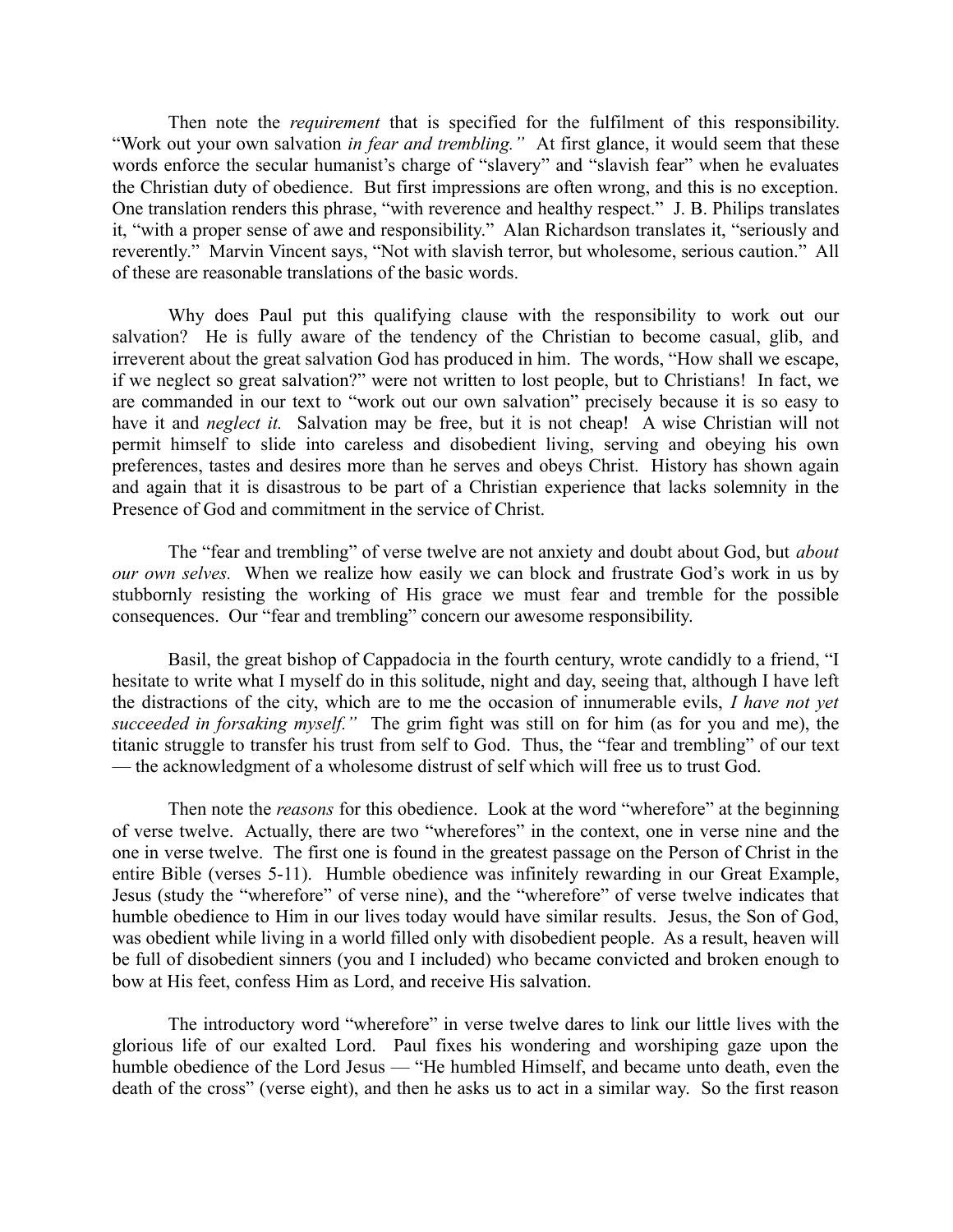for *our* humble obedience is *His* humble obedience. His conduct becomes our command; His model becomes our mandate; His example becomes our exhortation.

The second reason for our obedience is found in a phrase in verse thirteen: "His good pleasure." This phrase may refer to: (l) The will of God, or (2) The pleasure, satisfaction and gratification of God. In either case, the motive of our obedience is to please and glorify Him. God Himself is pleased and gratified when we obey Him and when His purposes are accomplished (remember, His purposes are always perfect and always good). We are forever asking God to make *us* happy; would it not be wise if we occasionally stopped to ask *Him* how *we* can make *Him* happy?

One writer said, "Divine sovereignty and human responsibility meet at the crossroads of some mighty decisions. And remember, the sign marked 'His good pleasure' is the only one worth following."

The final reason for our obedience is mentioned in verse sixteen: "That I may rejoice in the day of Christ, that I have not run in vain, neither labored in vain." A Day of Evaluation is coming for every Christian, and the terms of the test are stated throughout the New Testament. The Bible reveals that each Christian will either "receive a reward" or "suffer loss," and that he will live with the result forever. Paul seems to live with his eye fixed on "that day." Even in this passage, his appeal to the Christians at Philippi is motivated by "that day." He tells them that he has made an investment (ponder that word carefully; investment is made to get a dividend, to draw interest) in them which is now at stake. Having preached to them , taught them, and discipled them, he is looking for returns "in the day of Christ" -- the day when we will receive suitable rewards for service rendered (see II Cor. 5:10). Paul's expectation of reward included not merely those to whom he has personally ministered the word of life and personally discipled in the Christian life, but also includes the number of people who will be won in turn through *their* soul-winning and disciple-making multiplication. So he urges them to "work out their own salvation," to "hold forth the Word of life," and to "shine as lights in a dark world." As he writes, he is gazing ahead to the "day of Christ," and he asks them to follow his gaze.

Here, then, is a lengthy look at the demand for obedience in these verses. We have looked at the Christian's responsibility of obedience, the requirement of obedience, and the reasons for obedience. Now we will go a step further.

#### **II. THE DYNAMIC OF OBEDIENCE**

Second, we will look at the *dynamic of obedience* that is revealed in the text. After the command to "work out your own salvation," the text then says, "For it is God which worketh in you both to will and to do of His good pleasure." So the text balances *our outworking* with *God's in-working*. God's *demand* to "work out your own salvation," is attended by God's dynamic, "for it is God who is working within you."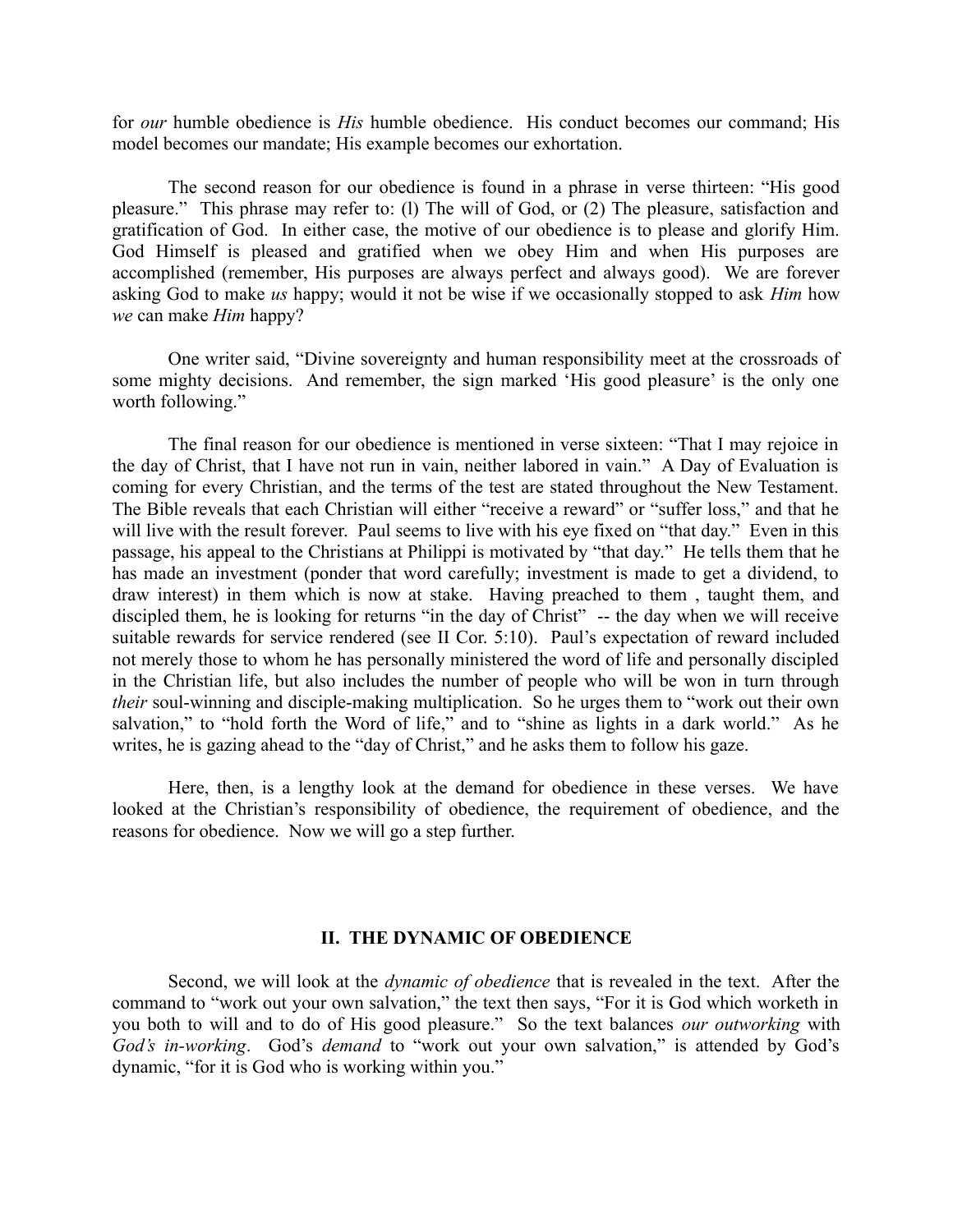Note the *Person* Who provides this dynamic. "It is God Who works in you." You see, dear Christian, before your conversion, God worked *on* you by His Holy Spirit. Now, since you are saved, He works *in* you — by His Holy Spirit. When a sinner is saved, Jesus Christ comes into that sinner in the Presence and power of the Holy Spirit. "If any man have not the Spirit of Christ, He does not belong to him." If He is not in us, we are not Christians at all. But He is in every born-again person, and His Presence is the dynamic for this obedience and the accomplishment which comes through it. His "working in us" is the dynamic for our "working out of our salvation."

The verb of the phrase, "It is God who works in you," is a present tense, active voice verb. The present tense means that God is at work in you at this very second. Think of it! The Eternal God has stooped to work within the narrow limits of your inner life. Your heart may be as filthy as a stable, as dark as a cellar, as stifling as an over-crowded room. But He, Whom the heavens cannot contain, and in Whose sight they are not clean, is steadily at work in the unpromising, uncongenial confines of your heart. Should we not be very careful to make Him welcome, and to remove every hindrance to His work? On one occasion in the ministry of Jesus, He went into the Temple, looked around, and immediately began to overthrow all the hindrances to His free work in His House. What might He do in you, in me, today?

"God works in you." The word translated "works" is the root word from which we get our word, "energy," or "energize." It means that an energetic God lives inside of every Christian, and He is going to work every moment to fulfill His purposes there. Let this make a deep impression on your mind, Christian. The Christian life involves Divine dynamic, Divine energy, Divine work, Divine accomplishment. It is not (I repeat, *not*) a passive, indolent life. It was said of Jesus that "virtue went out of Him," and the same is true of Christ *in you* — and frankly, it will also be true of you *in Him.*

A close examination of the text will reveal that the word "energy" is used three times in two verses — once in verse twelve ("*work out"),* and twice in verse thirteen ("God is the One *energizing* in you to will and to *energize* according to His good pleasure"). *The Holy Spirit made the entire passage to pulsate with energy*, and that energy is the dynamic by which a Christian is to "work out his own salvation." Because there is an Energetic Worker within, there is the possibility of an energetic outworking as well. This energy is first *experienced,* then it is *expressed. The stream flows out only because the spring rises up.* Jesus *implanted* His life in us the day He entered our lives. And now He *imparts* His Presence and power to us moment by moment. He *entered* us then; He *empowers* us now. He *saved* us then; He *sanctifies* us now.

Note the *provinces* of this dynamic. Paul is even more specific about the work that Christ does in us each day. "God (emphatic) it is Who works in us, both to *will* and to *do* His good pleasure." So He works on our *desires* and He works on our *deeds.* He seeks to sanctify our desiring and our doing. And what else *is* there in the Christian life? So God does not do His work in us mechanically or by iron force. He works by inner promptings, inner movings, inner checkings, inner suggestions, inner inspirations, inner whispers that are delicate and sensitive. No wonder we are counseled to "Grieve not the Holy Spirit of God" (Ephesians 4:30). If we treat these inner workings with neglect or rebellion, they subside. Remember, this present-tense salvation involves a cooperation between us and the Holy Spirit.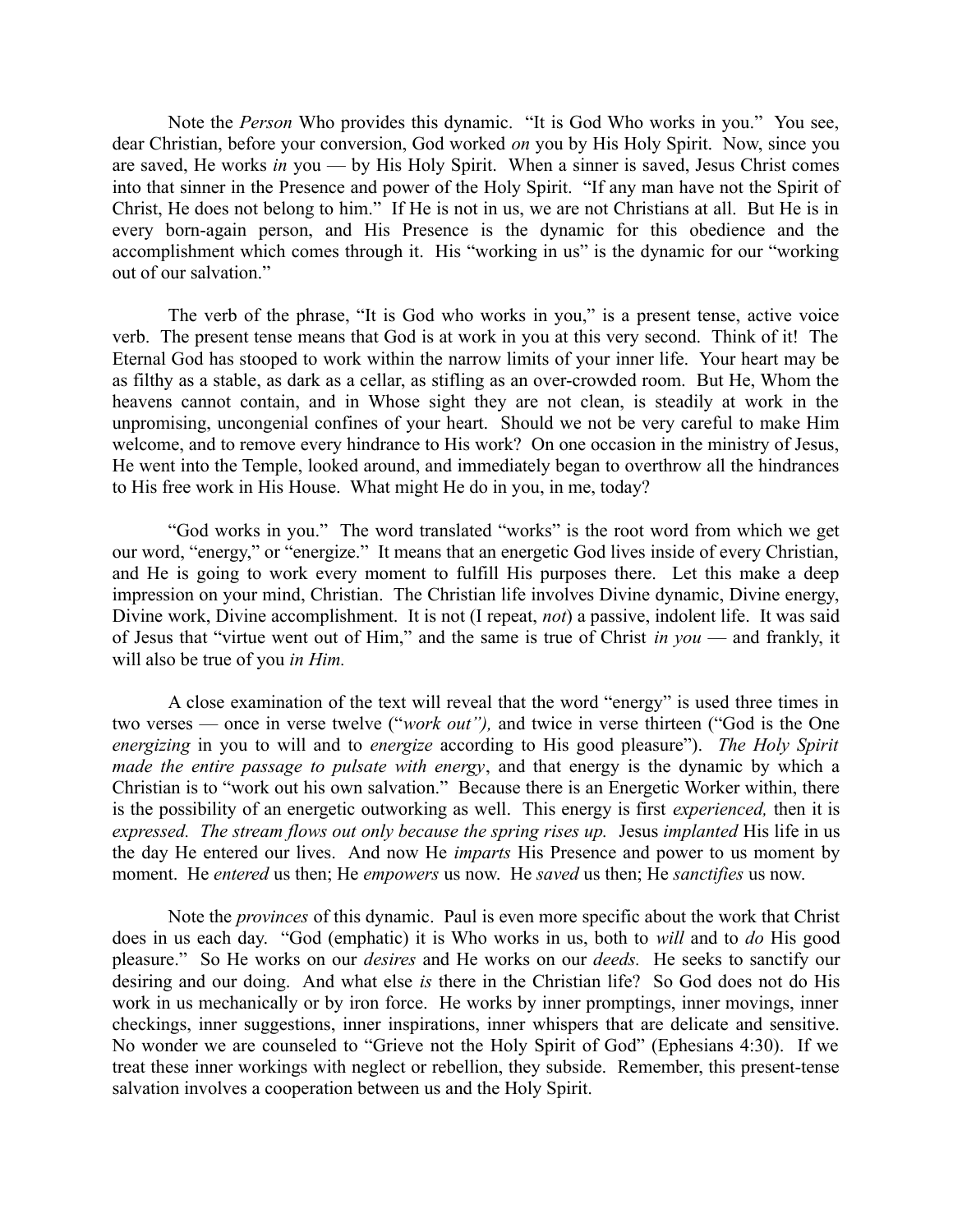God works in us "to will." God does not treat His children like lifeless machines. He deals with us as moral agents who can say Yes and No. He will not compel us to be saints, or force us to be holy (though He does have strong means of persuasion!). There are certain signs that God is willing His good pleasure within you -- if you have a holy discontent with yourself; if you have a hunger for a better Christian life; if you have a determination to live for "God's good pleasure." And there is a necessary conclusion that must be drawn from this truth. It means that every holy impulse that has ever been expressed within His child comes from Him, and from Him alone.

> "Every virtue I possess, And every victory won, Every thought of holiness, Are His and His alone."

But God not only inspires the will, God also energizes the work. "God works in you both to *will* and to *do* His good pleasure." He not only puts the *desire* into our hearts, He also provides the *drive* to carry out His will. He inspires the earliest impulse and He empowers and directs the final accomplishment. God leads us to *purpose* His will, and then He lends us the *power to perform it.*

Can you imagine what would happen if all Christians became aware of this truth and began to implement it in their daily lives? But we must sadly admit that this is hardly true. We are more like the truth revealed in a Dennis the Menace cartoon. Dennis is standing in his front yard with his little female "friend," Margaret. A lawn mower is standing idle in a yard that is half-cut. Dennis says indignantly to Margaret: "It is *so* a power mower — and here comes the power!" And he points to his father, Mr. Mitchell, who is wiping his sweating face with a towel as he comes around the corner of the house. Honesty would force many defeated Christians to say, "The Christian life *may be* a power-life, *but I have to supply the power!"* This text takes us worlds away from such a sad confession.

A father came home from work one evening to find his small son sprawled in the grass of the front yard. "Are you ready to play, son?" the father asked. The boy feebly replied, "Naw, Dad, I'm too tired." "Son, what did you do that made you so tired?" "I've been galloping on my 'horse' all over the neighborhood," the boy answering, referring to the stick-horse he sometimes played with. "Son, I've ridden a horse many times, but it has never made me *that* tired," the father teased. "Yeah, but Dad, *your* horse *carries you*, but when *I* ride, *I've got to do my own galloping."* Every Christian has the Lord of the universe — and all of His resources — within him, and yet most Christians are still "doing their own galloping." Who is doing the "galloping" in *your* life, *you* or *God?* 

Let me share with you at this point a practical paragraph from the pen of the great British preacher, F. B. Meyer: "God may be working in you to confess to that fellow Christian that you were unkind in your speech or act. Work it out. He may be working in you to give up that line of business about which you have been doubtful lately. Work it out — and give it up. He may be working in you to be sweeter in your home, and gentler in your speech. Work it out — and begin. He may be working in you to alter your relations with some with whom you have dealings that are not as they should be. Work it out — and alter them. This very day let God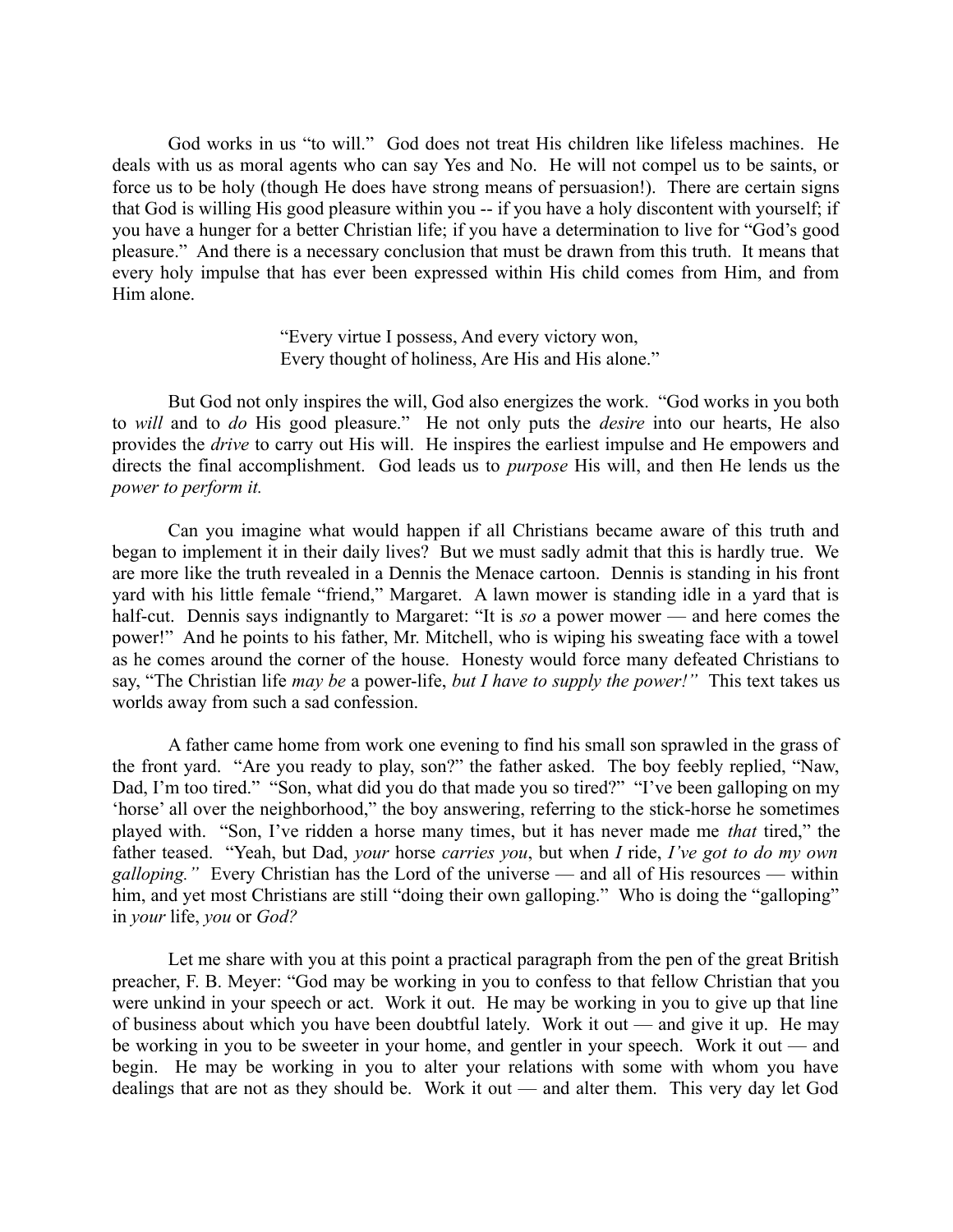begin to speak, and work and will; and then work out what He works in. God will not work apart from you, but He wants to work in and through you. Let Him. Yield to Him, and let this be the day when you shall begin to live in the power of the mighty Indwelling One." Amen — and may God help us!

Note one final thing about the *dynamic* of the Christian life. We can also see in these verses the ultimate *purpose* of this dynamic. Read verses twelve through eighteen again, and note that there is an order, a progression, to these verses. We have not mentioned much about verses fourteen through seventeen, but this in no way diminishes their importance. Here is the order:

> God works in you. You co-operate with Him, "working out His in-worked salvation." Christian character is developed This Christian character enables you to minister to *others* (verses 15, 16a)

God's focus is on *others*, and the focus of the God-shaped Christian will also be on *others.* So we can see again the clear purpose for our Christian development. Our character is to be developed to serve others, and wonderful things develop in our character while we live to serve others. Thus, the best and happiest Christians are those who have forgotten themselves by burying their lives in the spiritual welfare of others. You see, all strength and effort that are consecrated to the service of others react upon our own character with eternal benefits.

Here, then, is the dynamic of the Christian life. We have seen the Person who provides this dynamic, the provinces in which it operates in our lives, and the ultimate purpose of it. Now, let's quickly examine one final happy thing in the text.

# **III. THE DELIGHT OF OBEDIENCE**

Finally, we will look at the *delight of obedience* as it is vividly stated in our text. Let me remind you that the main theme of the book of Philippians is "joy." In fact, Greek scholar A. T. Robertson labeled this book, Paul's Joy in Christ. Guy King quaintly said that it shows us "the joy way." In verse 16, Paul used the word "rejoice." But look especially at the climax of our passage. *"But even if* I am being poured out as a drink offering upon the sacrifice and service of your faith, *I rejoice and share my joy with you all. And you too, I urge you, rejoice in the same way and share your joy with me."* 

We must realize that joy is a *command* of God, and we must continually obey the command. In verse seventeen, "Rejoice," and the verb is a present imperative verb. So the Christian is commanded to rejoice — now.

We must realize, too, that to rejoice is a *choice*. Some years ago, two Christian psychologists wrote a book entitled, Happiness is a Choice. Earlier, Paul had commanded the Philippians to "do all things without murmurings and disputings" (verse 14). So Christians may choose to grumble, or they may choose not to grumble. They may choose to be argumentative, or they may choose to not be argumentative. Here, they are commanded to make the choice to